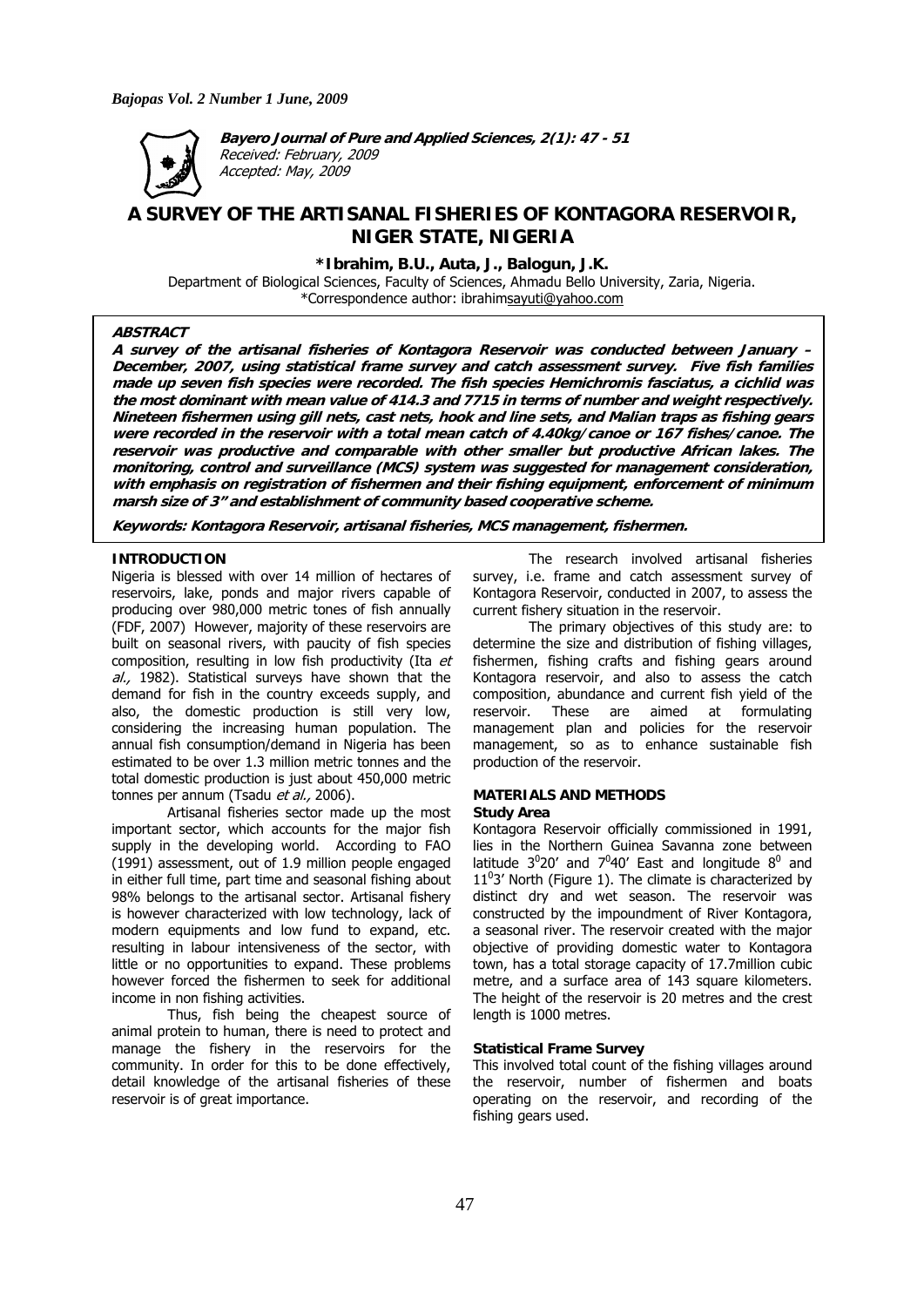### *Bajopas Vol. 2 Number 1 June, 2009*



### **Catch Assessment Survey**

This involved the actual count and weighing of the fishes caught by the local fishermen at the major landing site Tunga Kawo. Weights were measured using a weighing balance. The fishing gears were also recorded.

### **Statistical Analysis**

Statistical analysis of the results was based on the use of one way analysis of variance (ANOVA), with the means compared using Duncan multiple range test (DMRT) (Steel and Torrie, 1980).

# **RESULTS**

# **Statistical Frame survey**

The number of Artisanal fishermen in Kontagora Reservoir and the types of fishing gears used is shown in Table 1. Variation of fish species caught in relation to different types of gear used and season were recorded in Table 2.

|  |                             |  | Table 1: Number of Artisanal fishermen in Kontagora Reservoir and their fishing gears and craft |  |  |  |  |
|--|-----------------------------|--|-------------------------------------------------------------------------------------------------|--|--|--|--|
|  | (January – December, 2007). |  |                                                                                                 |  |  |  |  |

| <b>Fishing village</b> | <b>Full time</b><br>fishermen | Part time<br>fishermen | Number of<br>wooden canoe | <b>Fishing gears</b><br>used                            |
|------------------------|-------------------------------|------------------------|---------------------------|---------------------------------------------------------|
| Tunga Kawo             | ٠                             | 22                     | 18                        | Gill net, cast net,<br>hook and line set<br>Malian trap |
| Tunga Hajiya           | -                             | 12                     | 8                         | Gill net and Malian<br>trap                             |
| Total                  | -                             | 34                     | 26                        |                                                         |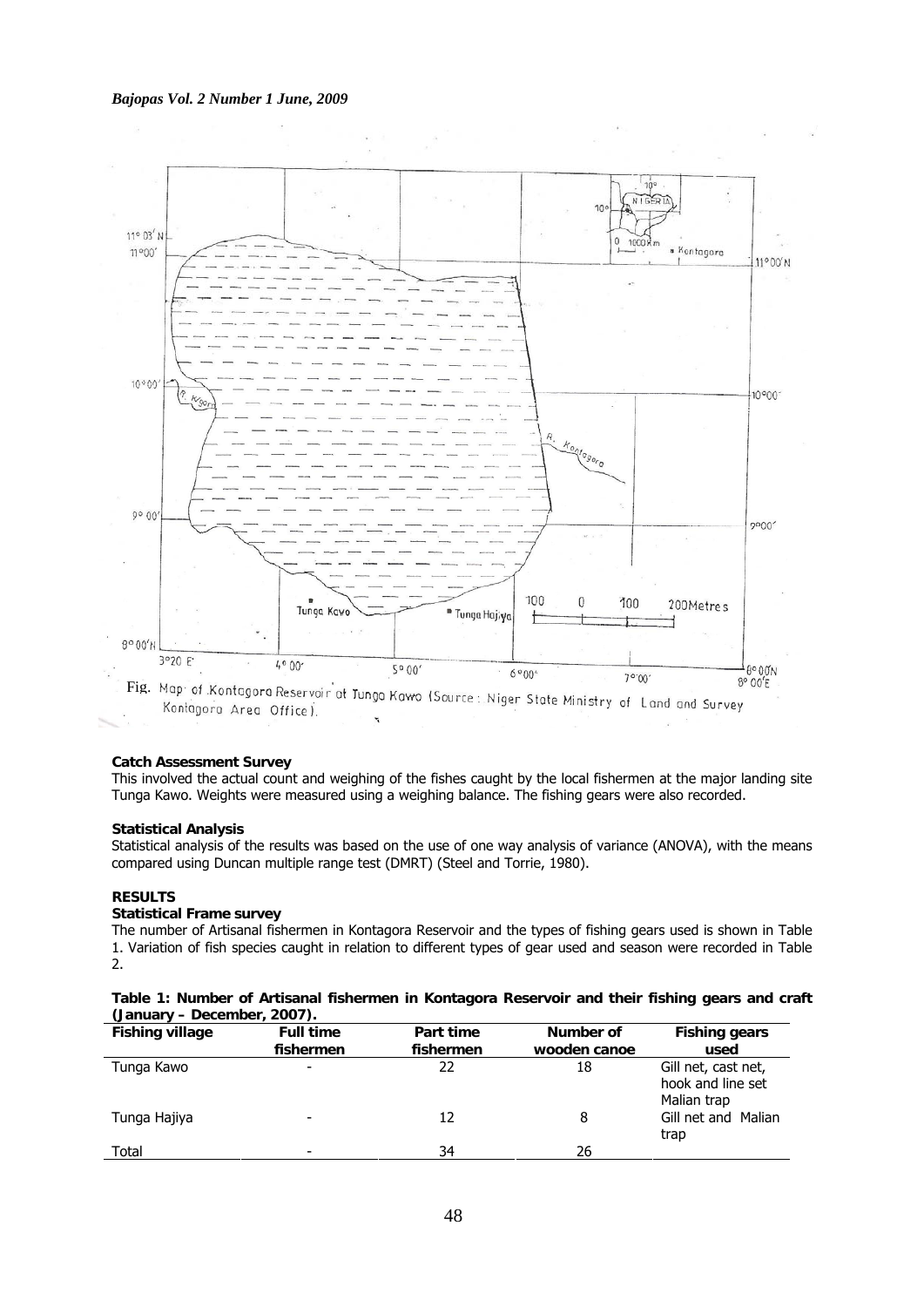#### *Bajopas Vol. 2 Number 1 June, 2009*

| runga Kawo uping umbront normig goars and seasons. |     |                       |                       |  |  |  |
|----------------------------------------------------|-----|-----------------------|-----------------------|--|--|--|
| Source of variation                                | Df  | Number of fish        | Weight of fish        |  |  |  |
| Treatment (trt)                                    | 48  | 290753*               | 5623944*              |  |  |  |
| <b>Species</b>                                     | 6   | 551543.7*             | 9734217*              |  |  |  |
| Gear                                               | 3   | 571371.3*             | 3972856*              |  |  |  |
| Season                                             |     | 127971.4*             | 7783920*              |  |  |  |
| Species X Gear                                     | 18  | 93135.7 <sup>ns</sup> | 52190414*             |  |  |  |
| Species X season                                   | 6   | 467492.5*             | 9690861*              |  |  |  |
| Gear X Season                                      |     | 322115.0*             | 1755953 <sup>ns</sup> |  |  |  |
| Species X Gear X Season                            | 12  | 306599.1*             | 3897806*              |  |  |  |
| Error                                              | 148 | 214741                | 5112460               |  |  |  |

**Table 2: ANOVA showing variations of fish species/fish landing in catch assessment survey at Tunga Kawo using different fishing gears and seasons.** 

 $*$  - significant P < 0.05, ns – non significant P > 0.05

# **Catch Assessment Survey**

The result of the catch assessment survey is presented in Table 3.

|  | Table 3: Mean fish landing by species in catch assessment survey |  |  |  |
|--|------------------------------------------------------------------|--|--|--|
|--|------------------------------------------------------------------|--|--|--|

| <b>Species</b>               | Number of fish     | Weight of fish     |
|------------------------------|--------------------|--------------------|
| Barilius niloticus           | $224.8^{ab}$       | $3635^{\circ}$     |
| Hyperopsis bebe occidentalis | $337.2^{b}$        | 6472 <sup>ab</sup> |
| Hemichromis fasciatus        | 414.3 <sup>a</sup> | $7715^a$           |
| Auchenoglanis occidentalis   | $140.1^{\circ}$    | 7386 <sup>b</sup>  |
| Tilapia melanopleura         | $254.5^{ab}$       | 4190 <sup>c</sup>  |
| Clarias anguillaris          | 30.9 <sup>e</sup>  | 3001 <sup>e</sup>  |
| Clarias gariepinus           | 48.7 <sup>d</sup>  | 2674 <sup>f</sup>  |

Means with the same alphabet in each column are not significantly different

The weight and number of fish caught per fishing gear during the survey is shown in Table 4

### **Table 4: Mean fish landing by different fishing gears in catch assessment survey**

|                    | ----                                |                   |
|--------------------|-------------------------------------|-------------------|
| Type of gear       | Number of fish                      | Weight of fish    |
| Gill net           | $153.0^{\circ}$                     | $4846^{b}$        |
| Cast net           | 305.6 <sup>a</sup>                  | 6839a             |
| Hook and line sets | $97.5^{\circ}$                      | 2313 <sup>c</sup> |
| Malian trap        | $31.8^{d}$                          | $1658^{\rm d}$    |
| .<br>.             | .<br>$\sim$<br>$\sim$ $\sim$<br>. . |                   |

Means with the same alphabet in each column are not significantly different.

# **Table 5: Mean fish landing by season in catch assessment survey**

| <b>Season</b>      | Number of fish          | Weight of fish    |
|--------------------|-------------------------|-------------------|
| Dry                | 224.72 <sup>a</sup>     | $5727^a$          |
| Rainv              | $173.11^{b}$            | 4458 <sup>b</sup> |
| $\cdots$<br>.<br>. | $\cdot$ $\cdot$ $\cdot$ |                   |

Means with the same alphabet in each column are not significantly different.

# **Table 6: List of fish families/species identified in Kontagora Reservoir, Niger State, Nigeria.**

| <b>Fish families / Species</b> | <b>English</b> | <b>Local Name</b> |
|--------------------------------|----------------|-------------------|
| Cichlidae                      |                |                   |
| Tilapia melanopleura           | Tilapia        | Gargaza           |
| Hemichromis fasciatus          | Tiliapia       | Kulkula           |
| Cyprinidae                     |                |                   |
| Barilius niloticus             | Barb           | Dankursa          |
| <b>Bagridae</b>                |                |                   |
| Auchenoglanis occidentalis     | Cat fish       | Kurungu           |
| Mormyridae                     |                |                   |
| Hyperopsis bebe occidentalis   | Trunk fish     | Kuma              |
| Claridae                       |                |                   |
| Clarius anguillaris            | Mud fish       | Tarwada           |
| Clarias gariepinus             | Mud fish       | Hananoma          |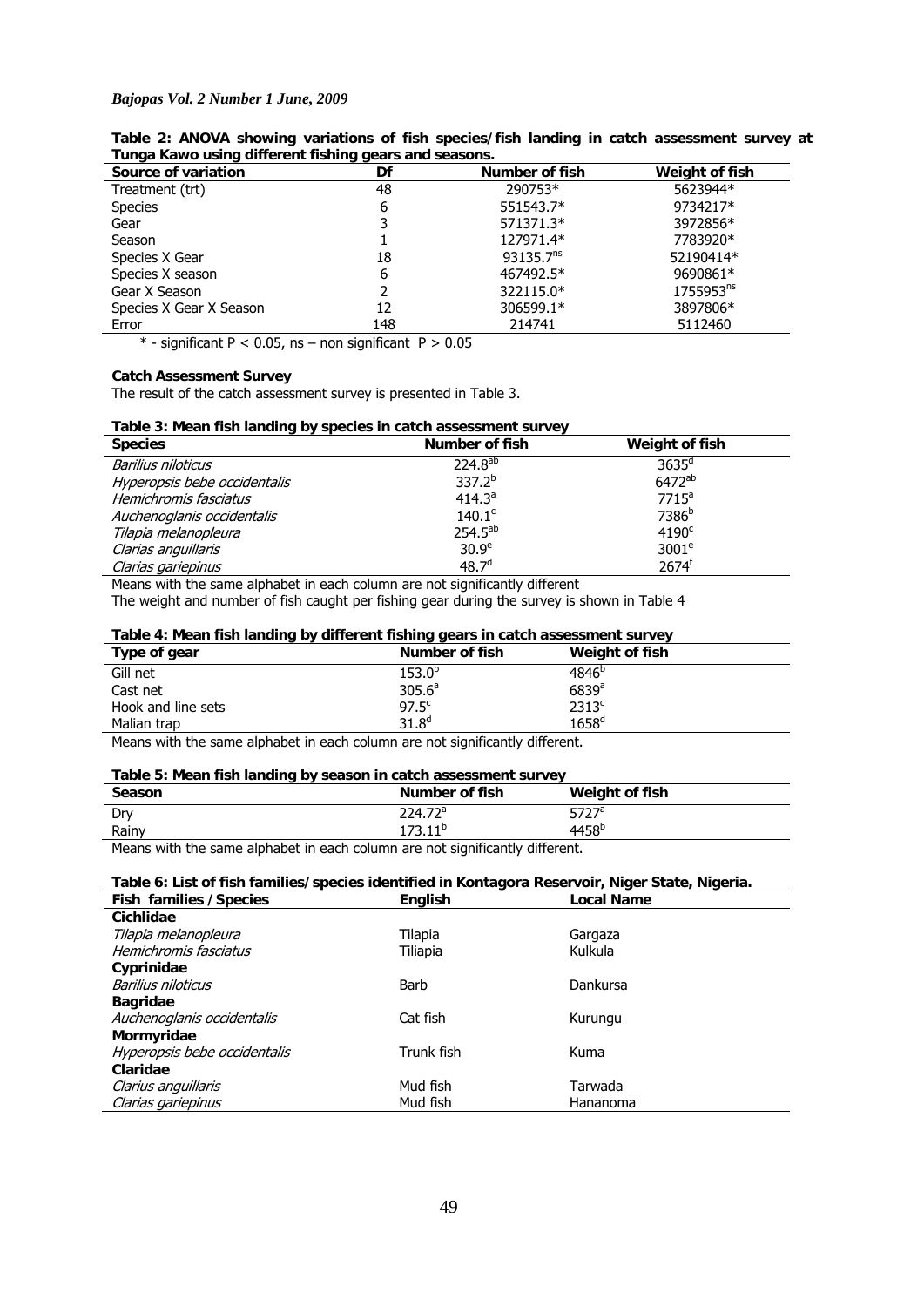#### **DISCUSSON**

### **Frame survey**

There are two fishing villages located around the reservoir, Tunga Kawo and Tunga Hajiya (Figure 1). The main fish landing site is Tunga Hajiya. Table 1 showed the distribution of the fishermen, their fishing craft and gears. A total of 34 fishermen were counted, all of them are part time fishermen, who also engaged in farming activities. A total of 22 fishermen recorded in Tunga Kawo, and 12 recorded in Tunga Hajiya. Wooden canoe is the fishing craft used, and 26 wooden canoes without engines were counted. The fishing gears recorded include gill nets, cast nets, hook and line sets and Malian traps.

### **Catch Assessment survey**

The analysis of variance (ANOVA), showing variations of fish species/fish landing in catch assessment survey using different fishing gears and seasons, presented in Table 2, revealed that there was significant variations among species of fish landing, fishing gears and seasons. When considering the number of fish landing, the analysis of variance (Table 2), revealed that the interaction between fish species and gears, showed no significant variation ( $p < 0.05$ ). However, the interaction between fish species and the season, showed a significant variation ( $p < 0.05$ ). The mean number and mean weight of fish species in the catch assessment (Table 3), showed a significant variation among the species, with Hemichromis fasciatus, a cichlid being the most dominant in terms of number and weight. While the least dominant in term of number and weight is *Claridae*, i.e Clarias anguillaris and Clarias gariepinus respectively. Similarly, the mean number and mean weight of fish landing (Table 4), showed the significant variation for fishing gears, the highest number and weight of fish landing was recorded from cast net and the least recorded from Malian trap. Table 5 revealed that the mean number and mean weight of fish landing in catch assessment showed a significant variation among the seasons, with the highest number and weight of fish recorded in the dry season. Table 6 is a checklist of the fishes observed during the study period, comprising of seven species of fish belonging to five families.

Artisanal fisheries survey comprises of statistical frame survey and catch assessment survey. In the frame survey, two fishing villages are located around Kontagora reservoir, with a total of 34 part time fishermen. A total of 26 canoes were counted without engines. The most common fishing gears used include gill net, cast net, hook and line sets and Malian traps, while the common transport system is by wooden canoes. Balogun et al., (2000), in a similar study on Zaria reservoir recorded 8 fishing villages, and a total of 49 fishermen, with the following fishing gears, cast nets, gill nets and traps and the transport system include canoe without engines and gourds. Balogun and Auta (2001) recorded three fishing villages located around Lake Kangimi, with a total of 50 fishermen, and the fishing gears used include cast

nets, long lines, gill nets and the transport system include dug out canoes and gourds. The density of the fishermen engaged in daily fishing in the reservoir was relatively low, because the fishermen migrate to other towns like Yauri, Shiroro and Mararaba Jos, while those that remain are part time fishermen, engaging in farming activities as well as fishing mostly early in the morning and towards evening. Thus, based on the FAO standard of 2 fishermen per square kilometers, only 72 fishermen ought to be registered to actively fish on the 143 square kilometers Kontagora Reservoir. It was also observed that during the rainy season, majority of the fishermen engaged in full scale crop farming.

In the catch assessment survey, the actual count and weight records of fish caught by the local fishermen were carried out at Tunga Kawo fishing village for the period of January – December, 2007. The actual counts and weights of fish by 19 local fishermen, showed a total mean catch of 4.40kg/canoe or 168 fishes/canoe, with a total of seven different fish species, belonging to five different families. Balogun et al., (2000) in a similar study on Zaria Reservoir recorded 4.48 kg of fish per canoe or 77 fishes per canoe from 10 local fishermen, with a total of 18 different species from artisanal fisheries. Balogun and Auta (2001), also recorded a total mean catch of 7.03kg/canoe or 62 fishes/canoe for artisanal fisheries in Kangimi lake from 14 fishermen, and a total of 19 different species belonging to 9 fish families were caught from artisanal fisheries. The diversity of five families and seven fish species in Kontagora Reservoir in artisanal fisheries survey are comparable with fish diversities in small reservoirs impounded across seasonal rivers such as nine families and 18 species in Zaria Reservoir, reported by Balogun et al., (2000). Similarly, Balogun and Auta (2001) reported nine fish families and 19 species in Kangimi Lake. However, the dominance of the fish family Cyprinidae in Kontagora Reservoir differs from other reservoirs. The dominance of the fish family Cichlidae have been reported in Tiga Dam (Ita, 1984), Zaria Reservoir (Balogun et al., 2000), Kangimi Lake (Balogun and Auta, 2001), and Ero Reservoir (Kester et al., 2007).

#### **Conclusion and Recommendations**

A systematic approach toward management and development of Kontagora Reservoir is hereby recommended, for more efficient fishery conservation and management. This involves appropriate monitoring, control and surveillance (MCS) system (FAO, 1995). The system focused on registration of fishermen and their fishing equipment, enactment of minimum mesh regulation and community based scheme (FAO, 1995). A minimum of 3" mesh size has been recommended for all inland gill net fishing (Ita, 1982). This is to protect the spawning stock of commercially valued species. Mesh size regulation prevent over exploitation of young fish, before they attain sexual maturity.